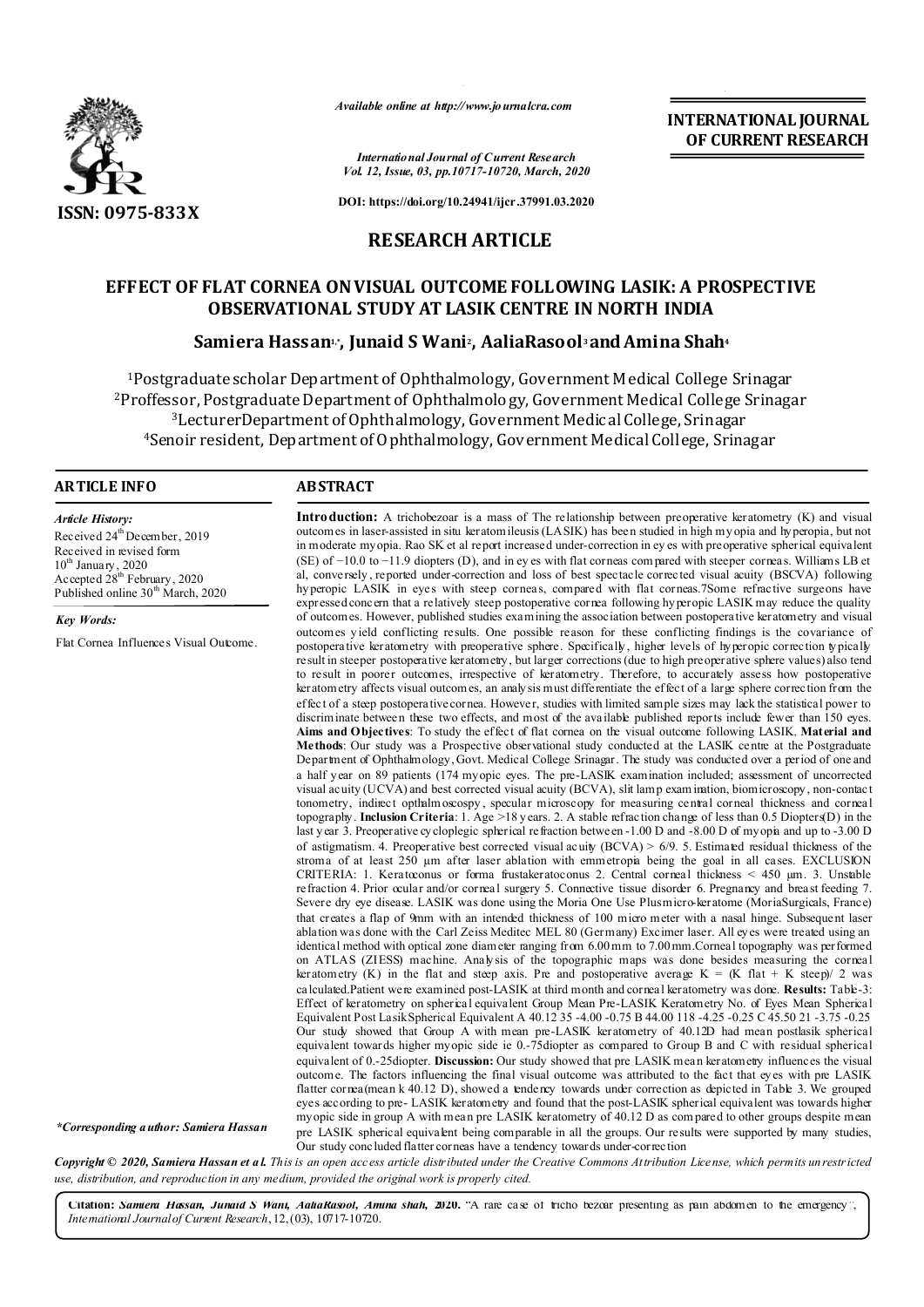## **INTRODUCTION**

The exponential growth of LASIK refractive correction makes it the most commonly performed refractive surgery in the world today. The combination of a lamellar dissection with the microkeratome and a refractive ablation in the bed with the excimer laser was first performed in rabbits by Pallikaris IG et al. (1990) in a modification of Ruiz's keratomileusisin situ*.* Buratto L and Ferrari, (1992) first performed this procedure in humans after inadvertently obtaining a thin resection with the microkeratome while performing a modification of Barraquer's classic keratomileusis using the excimer laser instead of the cryolathe to modi fy the corneal cap. LASIK is similar to PRK in that an excimer or ultraviolet laser is applied to the cornea to modify its radius of curvature. The difference is that in PRK the laser is applied directly to Bowman's layer, whereas in LASIK the laser is applied to the midstroma after a flap has been lifted from the cornea. The flap is replaced and adheres spontaneously, helped by the endothelial pump. In LASIK there is some degree of epithelial hyperplasia that causes regression of the effect, although to a lesser degree than in PRK (Chayet, 1998). No visually significant haze follows LASIK (Chang, 1998), but when the flap is too thin or is ablated accidentally with the laser, haze may occur. The optical principles are similar for PRK and LASIK. The latter is more effective and it is increasingly being used for lower corrections owing to its faster and less painful rehabilitation (Azar et al., 1998).

The relationship between preoperative keratometry (K) and visual outcomes in laser-assisted in situ keratomileusis (LASIK) has been studied in high myopia and hyperopia, but not in moderate myopia. Rao et al. (2001) report increased under-correction in eyes with preoperative spherical equivalent (SE) of  $-10.0$  to  $-11.9$  diopters (D), and in eyes with flat comeas compared with steeper comeas. Williams et al. (2008) conversely, reported under-correction and loss of best spectacle corrected visual acuity (BSCVA) following hyperopic LASIK in eyes with steep corneas, compared with flat comeas.<sup>7</sup>Some refractive surgeons have expressed concern that a relatively steep postoperative cornea following hyperopic LASIK may reduce the quality of outcomes. However, published studies examining the association between postoperative keratometry and visual outcomes yield conflicting results. One possible reason for these conflicting findings is the covariance of postoperative keratometry with preoperative sphere. Specifically, higher levels of hyperopic correction typically result in steeper postoperative keratometry, but larger corrections (due to high preoperative sphere values) also tend to result in poorer outcomes, irrespective of keratometry. Therefore, to accurately assess how postoperative keratometry affects visual outcomes, an analysis must differentiate the effect of a large sphere correction from the effect of a steep postoperative cornea. However, studies with limited sample sizes may lack the statistical power to discriminate between these two effects, and most of theavailable published reports include fewer than 150 eyes (Williams, 2008; Esquenazi, 1999; Ditzen, 1998; Jin, 2005; Cobo-Soriano, 2002;Tabbara, 2001).

## **Aims and Objectives**

To study the effect of flat cornea on the visual outcome following LASIK.

# **MATERIALS AND METHODS**

Our study was a Prospective observational study conducted at the LASIK centre at the Postgraduate Department of Ophthalmology, Govt. Medical College Srinagar. The study was conducted over a period of one and a half year on 89 patients (174 myopic eyes).We studied the effect of flat cornea on visual outcome after LASIK in moderate myopic eyes (- 1.00 D to -8.00 D).A proper history regarding any ocular and systemic disease and use of contact lenses was taken. Patients using contact lenses were instructed to discontinue use of soft contact lenses two weeks and rigid contact lenses 4 weeks prior to pre-operative examination as well as before surgery to ensure refractive stability and true regression of corneal war page. The pre-LASIK examination included; assessment of uncorrected visual acuity (UCVA) and best corrected visual acuity (BCVA), slit lamp examination, biomicroscopy, noncontact tonometry, indirect opthalmoscospy, specular microscopy for measuring central corneal thickness and corneal topography.

## **Inclusion criteria**

- Age  $>18$ years.
- A stable refraction change of less than 0.5 Diopters(D) in the last year
- Preoperative cycloplegic spherical refraction between 1.00 D and -8.00 D of myopia and up to -3.00 D of astigmatism*.*
- Preoperative best corrected visual acuity  $(BCVA) > 6/9$ .
- Estimated residual thickness ofthe stroma of at least 250 µm after laser ablation with emmetropia being the goal in all cases.

## **Ex clusion criteria**

- Keratoconus or forma frustakeratoconus
- Central corneal thickness  $\leq 450 \,\mu m$ .
- Unstable refraction
- Prior ocular and/or corneal surgery
- Connective tissue disorder
- Pregnancy and breast feeding
- Severe dry eye disease.

LASIK was done using the Moria One Use Plus microkeratome (Moria Surgicals, France) that creates a flap of 9mm with an intended thickness of 100 micro meter with a nasal hinge. Subsequent laser ablation was done with the Carl Zeiss Meditec MEL 80 (Germany) Excimer laser. All eyes were treated using an identical method with optical zone diameter ranging from 6.00 mm to 7.00 mm. Corneal topography was performed on ATLAS (ZIESS) machine. Analysis of the topographic maps was done besides measuring the comeal keratometry (K) in the flat and steep axis. Pre and postoperative average  $K = (K \text{ flat} + K \text{ steep})/2$  was calculated. Patient were examined post-LASIK at third month and comeal keratometry was done.

## **RESULTS**

In our study eyes there were 35 eyes with pre-LASIK keratometry of <42D in group A, 118 eyes with keratometry of 42-46D and 21 eyes with pre-LASIK keratometry of >46 D.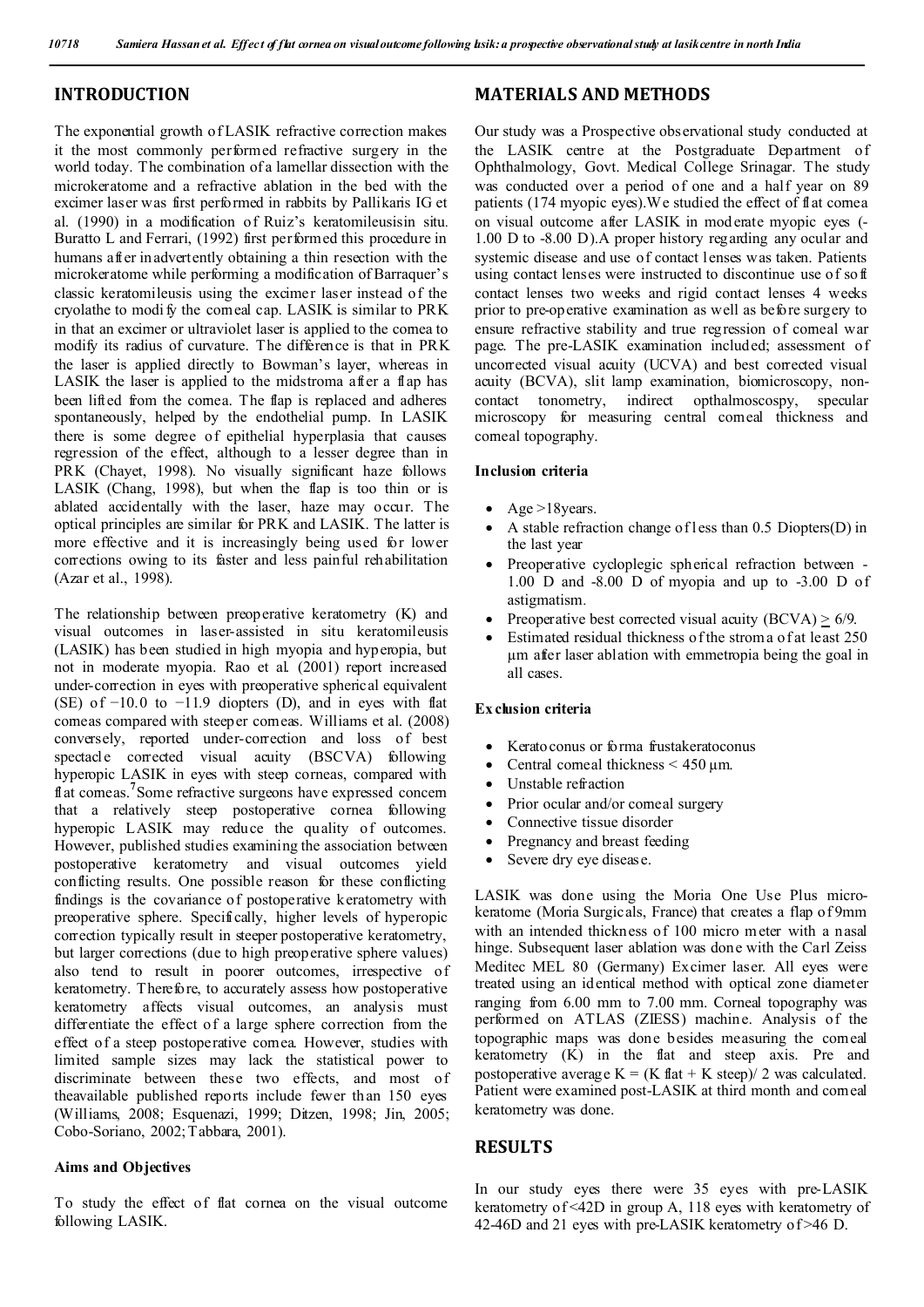



**Table 1. PRE-LASIK Keratometry readings**

| Group | K-Reading | No. of Eyes |
|-------|-----------|-------------|
|       | $<$ 42 D  | 35          |
| B     | 42-46 D   | 118         |
|       | $>46$ D   | 21          |

| Groups | K-reading | No. of eyes |
|--------|-----------|-------------|
| $A-1$  | $<$ 35 D  | ۱5          |
| B-1    | $35-39$ D |             |
| $C-1$  | $>39$ D   | 112         |

**Table 3. Effect of keratometry on spherical equivalent**

| Group | Mean Pre-<br>LASIK | No.<br>of | Mean<br>Spherical | Post Lasik<br>Spherical |
|-------|--------------------|-----------|-------------------|-------------------------|
|       | Keratometry        | Eves      | Equivalent        | Equivalent              |
|       | 40.12              | 35        | $-4.00$           | $-0.75$                 |
| В     | 44.00              | 118       | $-4.25$           | $-0.25$                 |
|       | 45.50              | 21        | $-3.75$           | $-0.25$                 |

Our study showed that keratometry significantly changed following LASIK. 15 eyes in Group A1 had <35 D reading, followed by 47 eyes in Group B1 with 35-39 D and >39 D readings in 112 eyes of Group C1. Our study showed that Group A with mean pre-LASIK keratometry of 40.12D had meanpostlasik spherical equivalent towards higher myopic sideie0.-75diopter as compared to Group B and C with residual spherical equivalent of 0.-25diopter.

## **DISCUSSION**

Our study showed that pre LASIK mean keratometry influences the visual outcome.

The final visual outcome is dependent on many other pre and peri operative parameters like magnitude of myopia, keratometry readings, etc. The factors influencing the final visual outcome was attributed to the fact that eyes with pre LASIK flatter cornea(mean k 40.12 D), showed a tendency towards under correction as depicted in Table 3. We grouped eyes according to pre- LASIK keratometry and found that the post-LASIK spherical equivalent was towards higher myopic side in group A with mean pre LASIK keratometry of 40.12 D as comparedo other groups despite mean pre LASIK spherical equivalent being comparable in all the groups. Our results were supported by many studies, Mostafa, (1998) conducted a study to evaluate effect of preoperative and postoperative keratometry on the refractive outcome after LASIK for moderate and high myopia. Records of 812 eyes (420 patients) with myopia  $\geq$  -6D who had LASIK were retrospectively analyzed. The refractive outcome among the different myopia groups was stratified by pre- and postoperative keratometry. A trend toward greater under correction was noted in eyes with preoperative keratometry<43.5D compared with those with steeper keratometry>46D in all myopia groups.

#### **Conclusion**

Our study concluded flatter corneas have a tendency towards under-correction.

## **REFRENCES**

- Pallikaris IG., Papatzanaki ME., Stathi EZ. *et al.* 1990. Laser in situ keratomileusis. *Lasers Surg Med.,*10:463–8.
- Buratto L., Ferrari M. 1992. Excimer laser intrastromal keratomileusis: case reports*. J Cataract Refract Surg.,* 18:37–41.
- Chayet AS., Assil KK., Montes M. *et al.,* 1998. Regression and its mechanisms after laser in situ keratomileusis in moderate and high myopia. Ophthalmology. 105:1194–9.
- Chang S.W., Benson A., Azar DT. 1998. Corneal light scattering with stromal reformation after laser in situ keratomileusis and photorefractive keratectomy. *J Cataract Refract Surg.,* 24:1064–9.
- Azar DT., Farah SG. 1998. Laser in situ keratomileusis versus photorefractive keratectomy: an update on indications and safety (editorial). *Ophthalmology*.105:1357–8.
- Rao SK., Cheng AC., Fan DS., Leung AT., Lam DS., 2001. Effect of preoperative keratometry on refractive outcomes after laser in situ keratomileusis. *J Cataract Refract Surg.,* 27(2):297–302.
- Williams LB., Dave SB., Moshirfar M. 2008. Correlation of visual outcome and patient satisfaction with preoperative keratometry after hyperopic laser in situ keratomileusis. *J Cataract Refract Surg.,* 34(7):1083–1088.
- Williams LB., Dave SB, Moshirfar M. Correlation of visual outcome and patient satisfaction with preoperative keratometry after hyperopic laser in situ keratomileusis. J Cataract Refract Surg. 2008;34:1083-1088.
- Esquenazi S, Mendoza A. Two-year follow-up of laser in situ keratomileusis for hyperopia. J Refract Surg. 1999;15:648- 652.
- Ditzen K, Huschka H, Pieger S. Laser in situ keratomileusis for hyperopia. J Cataract Refract Surg. 1998;24:42-47.
- Jin GJ, Lyle WA, Merkley KH. Laser in situ keratomileusis for primary hyperopia. *J Cataract Refract Surg*., 2005;31:776- 784.